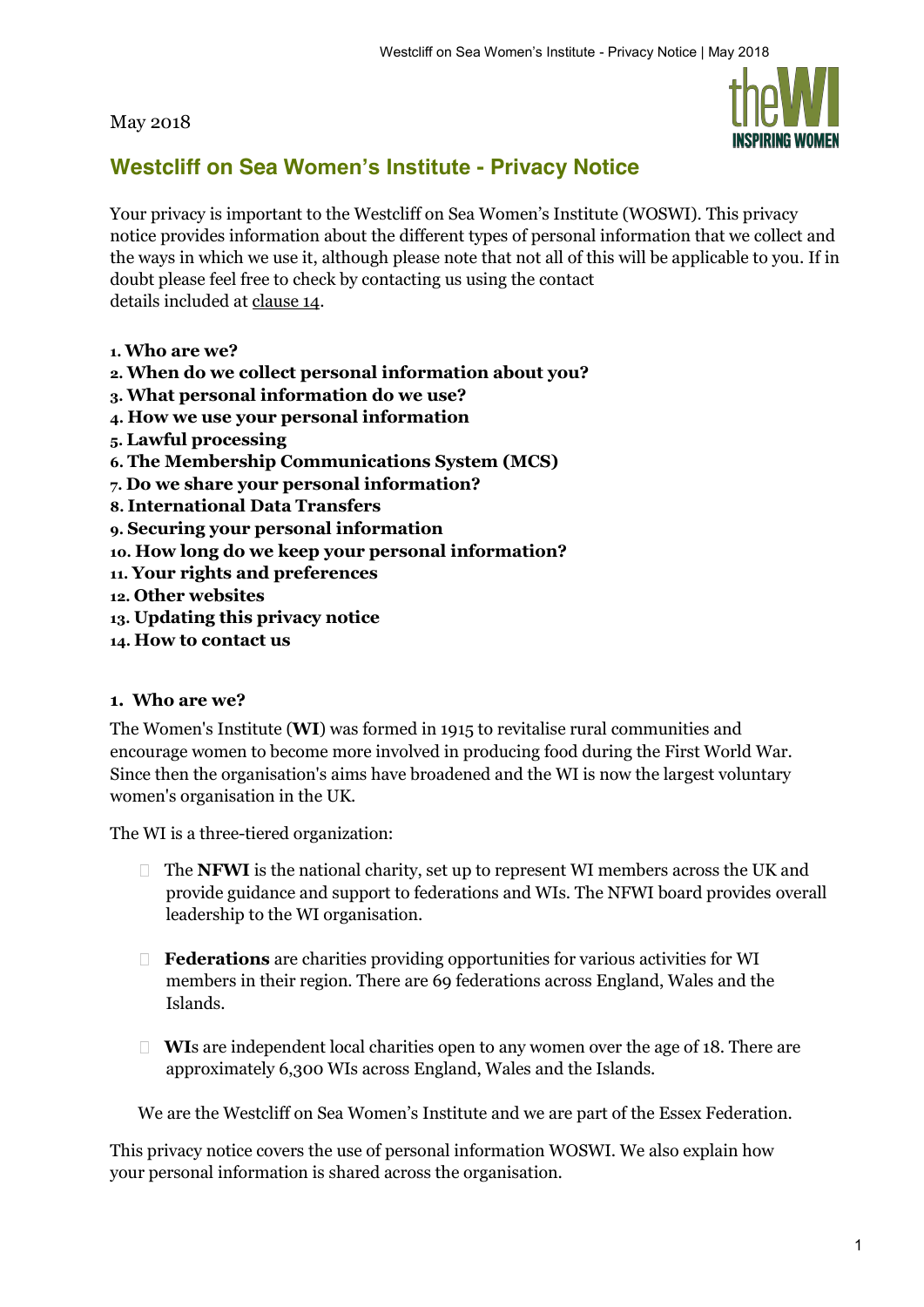Please note that the NFWI and Essex Federation, operates through their own separate websites and you should refer to the NFWI's own privacy policy to learn how it uses your personal information.

#### **2. When do we collect personal information about you?**

We may hold information relating to you from a number of sources, and will collect personal information about you:

a. When you give it to us **directly**

For example, personal information that you submit through our website or by signing up to our newsletter, contacting us through the "Contact Us" form, making a donation, or any personal data that you share with us when you communicate with us by email, phone or post.

- b. When it is entered into the **MCS** by your WI or federation Your WI's MCS Rep will store your membership details in the Membership Communication System (MCS). Please refer to clause 6 for more information on the MCS.
- c. When you visit our **website**

Our website may use cookies and other tracking technologies to improve your experience on our website and this can involve collecting personal data. Please refer to our Cookies Policy for details on the way our use of cookies may affect your personal data.

#### **3. What personal information do we use?**

We will collect, store and otherwise process the following information as part of your WI membership:

a. Your name and postal address.

In addition we may collect, store and otherwise process the following kinds of personal information:

- a. Additional contact details including your email address, telephone number(s), and social media identities if you opt to provide them;
- b. Information about our services which you use, such as WOSWI trips and events, the status of your WI membership; and
- c. Your communication preferences;
- e. Your tax status if you complete a Gift Aid form,
- d. Any other personal information you choose to share with us.

#### Special categories of data

The EU General Data Protection Regulation (**GDPR**) recognises certain categories of personal information as sensitive, and therefore requiring more protection. These categories of data include information about your health, ethnicity and political opinions.

In certain situations, the NFWI may collect and/or use special categories of data (for example in order to make adjustments for any disabilities or dietary requirements you may have when attending our events). We will only process these special categories of data if there is a valid reason for doing so and where the GDPR allows us to do so. For instance, we will usually seek your explicit consent to use such data.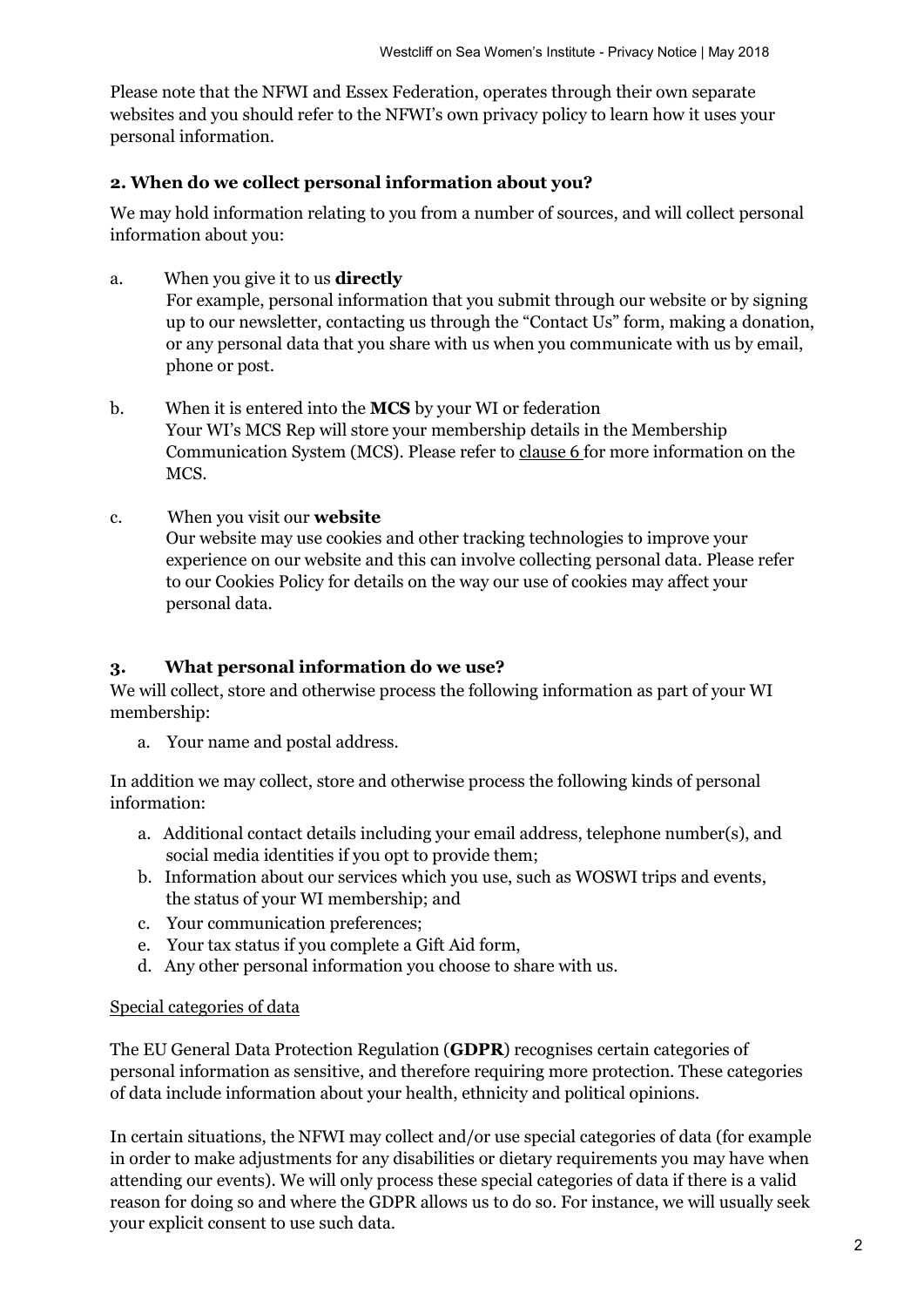## **4. How we use your personal information**

WOSWI may use your personal information:

- a. to provide you with services, products or information that you have requested;
- b. to provide updates about our meetings, services and activities (where necessary, and only where you have provided your consent to receive such information, e.g. explicitly subscribing to our newsletter);
- d. to invite you to NFWI, Federation or WI events we feel that you might be interested in;
- e. to answer your questions/ requests and communicate with you in general;
- f. to further our charitable aim in general, including for fundraising activities and asking for volunteer support;
- g. to analyse and improve our work, services, activities, products or information (including our website) or for our internal records;
- h. to audit and/ or administer our accounts;
- i. to include your contribution in our newsletter or on our website if you contact us with content;
- j. to satisfy legal obligations which are binding on us, for example in relation gift aid tax claims;
- k. for the prevention of misuse of service; and
- l. for the establishment, defence of enforcement of legal claims.

## **5. Lawful processing**

We are required to rely on one or more lawful grounds to collect and use the personal information that we have outlined above. We consider the grounds listed below to be relevant:

## **a. Consent**

Where you have provided your consent for our use of your personal information in a certain way, for example where we ask for your consent to send you a newsletter.

## **b. Legal obligation**

Where the processing of your personal information is necessary for us to comply with a legal obligation to which we are subject.

#### **c. Contractual relationship**

Where it is necessary for us to process your personal information in order to perform a contract to which you are a party (or to take steps at your request prior to entering a contract), for example when booking a trip.

## **d. Legitimate interests**

We rely on this basis where applicable law allows us to collect and use personal information for our legitimate interests and the use of your personal information is fair, balanced, and does not unduly impact your rights. For instance, it is in our legitimate interest to promote the aims and objectives of the NFWI and to use the personal data of members in order to do so.

## **6. Membership Communication System (MCS) Database**

When you become a member of the WI, we enter the details you provided on our New Member Form onto the MCS database which NFWI are responsible for. The MCS database is our internal database of all WI members and is only accessible to your WI's MCS Rep and Federation and NFWI staff, who will use the information to administer your WI membership (for example to send you copies of *WI Life*, or if you have provided your email address to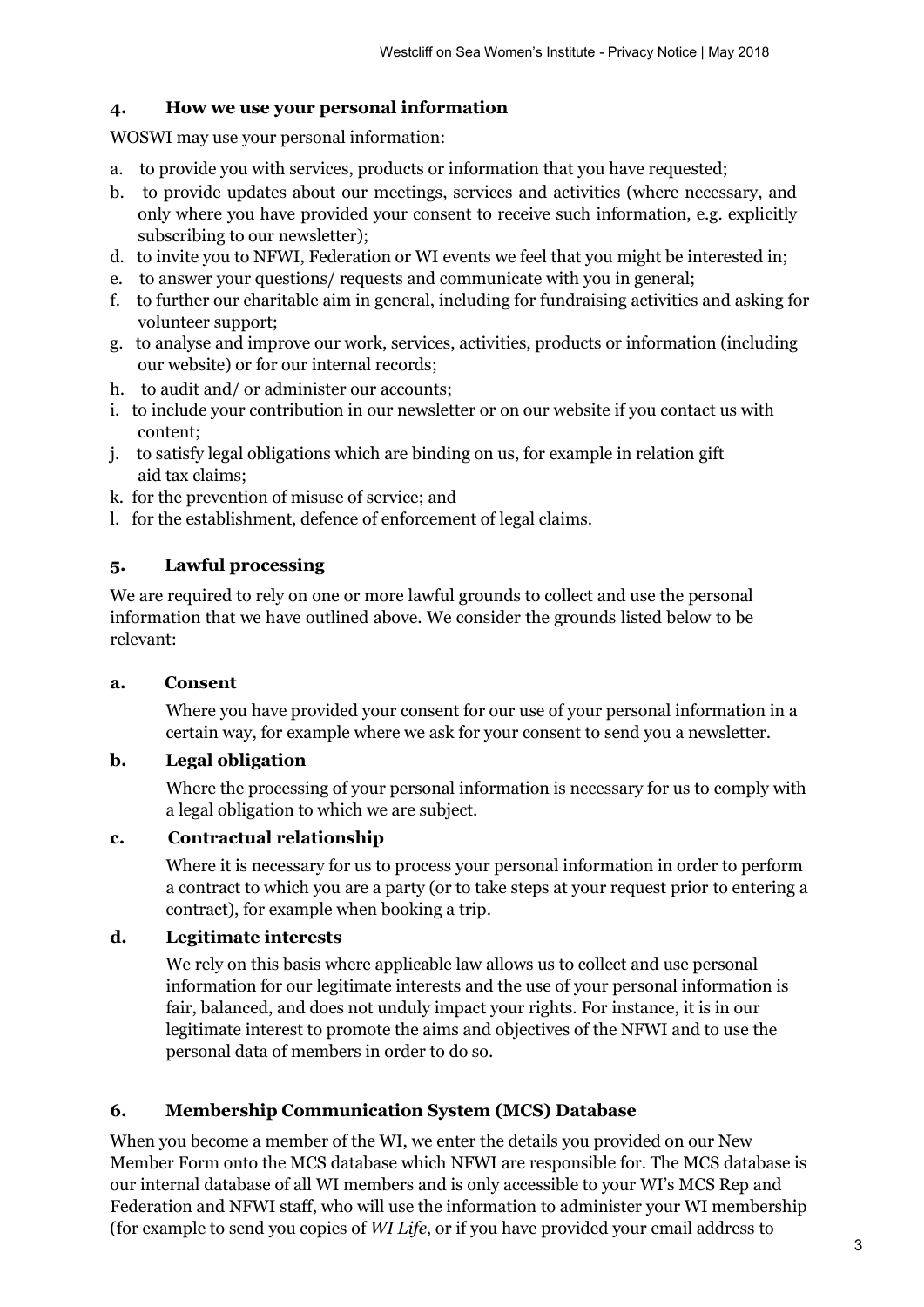authenticate your WI membership allowing you to access *My WI* and *WI Training)*. If you are an officer, a committee member or have another role within the WI then NFWI also use your information to assist in the administration of those roles.

Please note that you are in full control of the information held in the MCS. If you would like to update any of your details, or would like to see the information held within the MCS please speak to your MCS Rep.

#### **7. Do we share your personal information?**

WOSWI will not sell, rent or lease your personal information to others. However, we may disclose your personal information to selected third party processors (such as agents or subcontractors) for the purposes outlined at clause 4. The third party in question will be obligated to use any personal data they receive in accordance with our instructions. For instance, we engage a third party to host and maintain our website. We also use a third party provider, MailChimp, to send out our newsletter . When you sign up for our newsletter your email address and, if provided, name is sent directly to MailChimp.

We reserve the right to disclose your personal information to third parties:

- a. when you make a request for information or a service and provide your personal information, we forward it to the appropriate regional contact, such as a local federation office, member of staff or volunteer, in order to accommodate your request;
- b. for auditing purposes e.g. finance audits;
- c. if we are under any legal or regulatory obligation to do so; and
- d. in connection with any legal proceedings or prospective legal proceedings, in order to establish, exercise or defend our legal rights.

#### **8. International Data Transfers**

As we sometimes use third parties to process personal information, it is possible that personal information we collect from you will be transferred to and stored in a location outside the UK or the European Economic Area (**EEA**).

Please note that certain countries outside of the UK or EEA have a lower standard of protection for personal information, including lower security protections. Where your personal information is transferred, stored, and/or otherwise processed outside the UK or EEA in a country which does not offer an equivalent standard of protection to the UK or EEA, we will take all reasonable steps necessary to ensure that the recipient implements appropriate safeguards designed to protect your personal information. If you have any questions about the transfer of your personal information, please contact us using the details at clause 15.

When you sign up to our newsletter, our third party provider, MailChimp, stores your email address (and, if you provide it, your name) on servers in the United States. They will only use it for the purpose of sending you the newsletter you have subscribed to. MailChimp is certified under the Privacy Shield. You can easily unsubscribe from the newsletter by clicking on the "unsubscribe" link provided at the end of the email, or send an email to dataprotection@nfwi.org.uk.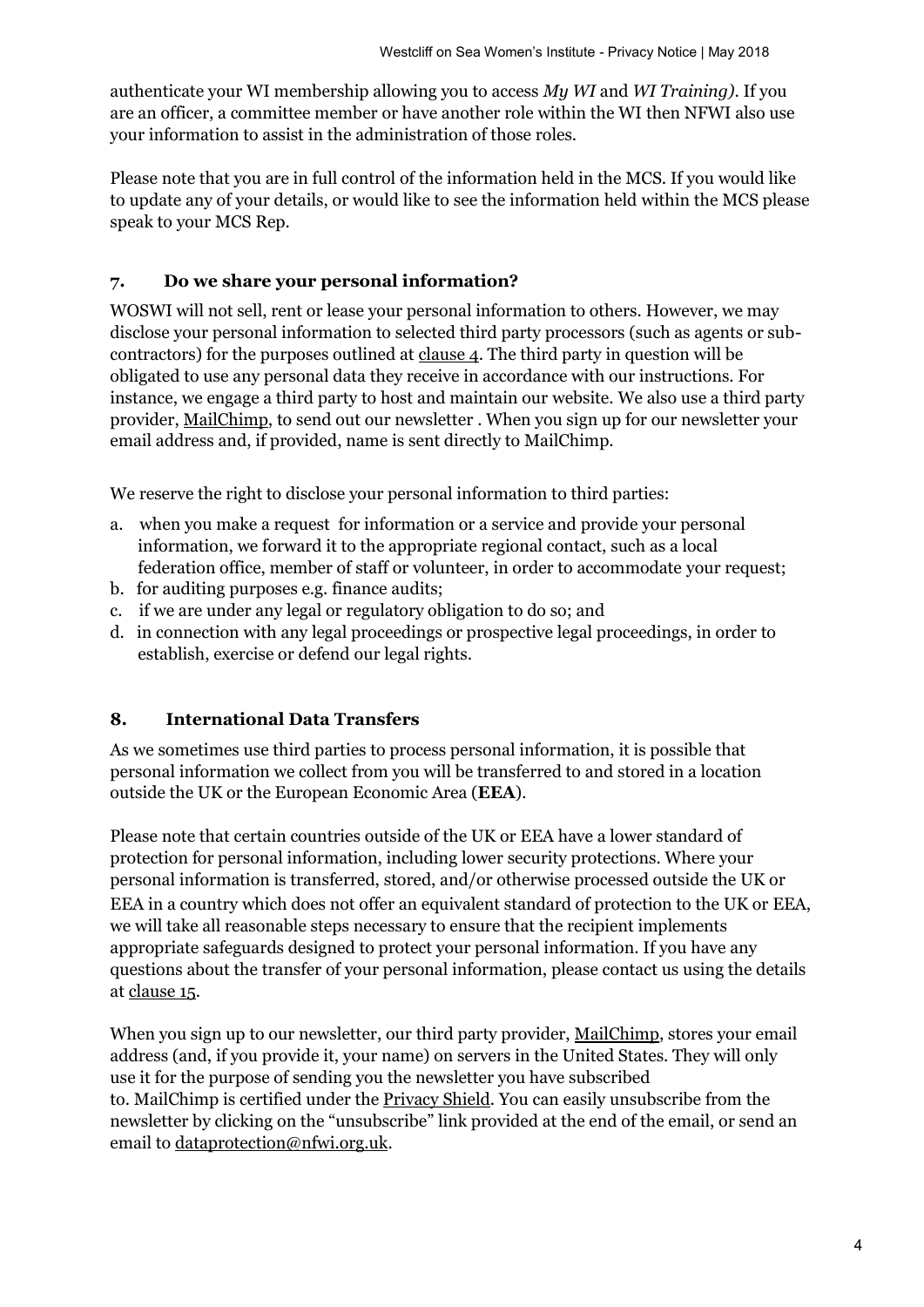#### **9. Securing your personal information**

We will take all reasonable technical and organisational precautions to prevent the loss, misuse or alteration of your personal information. We restrict access to those who have a need to know.

#### **10. How long do we keep your personal information?**

Unless still required in connection with the purpose for which it was collected and/or processed, we will generally remove your personal information from our records six years after the date that it was collected. For instance, if you cancel your WI membership, we will usually delete your personal data from our records 6 years after your cancellation. However, before this date: (i) if your personal information is no longer required in connection with such purpose(s); (ii) we are no longer lawfully entitled to process it; or (iii) you validly exercise one of your rights of erasure under clause 12, we will remove it from our records.

#### **11. Your rights and preferences**

We may contact you by post unless you request otherwise, and by telephone, email, social media or other electronic means depending on the communication preferences you have previously indicated.

Where we rely on your consent to use your personal information, you have the right to withdraw your consent at any time.

When we use your personal information you have the right to:

- a. Ask us for **confirmation** of what personal information we hold about you, and to request a copy of that information. If we are satisfied that you have a legal entitlement to see this personal information, and we are able to confirm your identity, we will provide you with this personal information.
- b. Request that we **delete** the personal information we hold about you, as far as we are legally required to do so
- c. Ask that we **correct** any personal information that we hold about you which you believe to be inaccurate.
- d. **Object** to the processing of your personal information where we: (i) process on the basis of the legitimate interests ground; (ii) use the personal information for direct marketing; or (iii) use the personal information for statistical purposes.
- e. Ask for the **provision** of your personal information in a machine-readable format to either yourself or a third party, provided that the personal information in question has been provided to us by you, and is being processed by us: (i) in reliance on your consent; or (ii) because it is necessary for the performance of a contract to which you are party; and in either instance, we are processing it using automated means.
- f. Ask for processing of your personal information to be **restricted** if there is disagreement about its accuracy or legitimate usage.

At any point you can request to unsubscribe from our newsletter, or remove your personal information from the database by contacting us using the details listed in clause 15.

Please note that where you ask us to delete your personal information we will maintain a skeleton record comprising your name and contact details to ensure that we do not inadvertently contact you in the future. We may also need to retain some financial records for statutory purposes, for example Gift Aid.